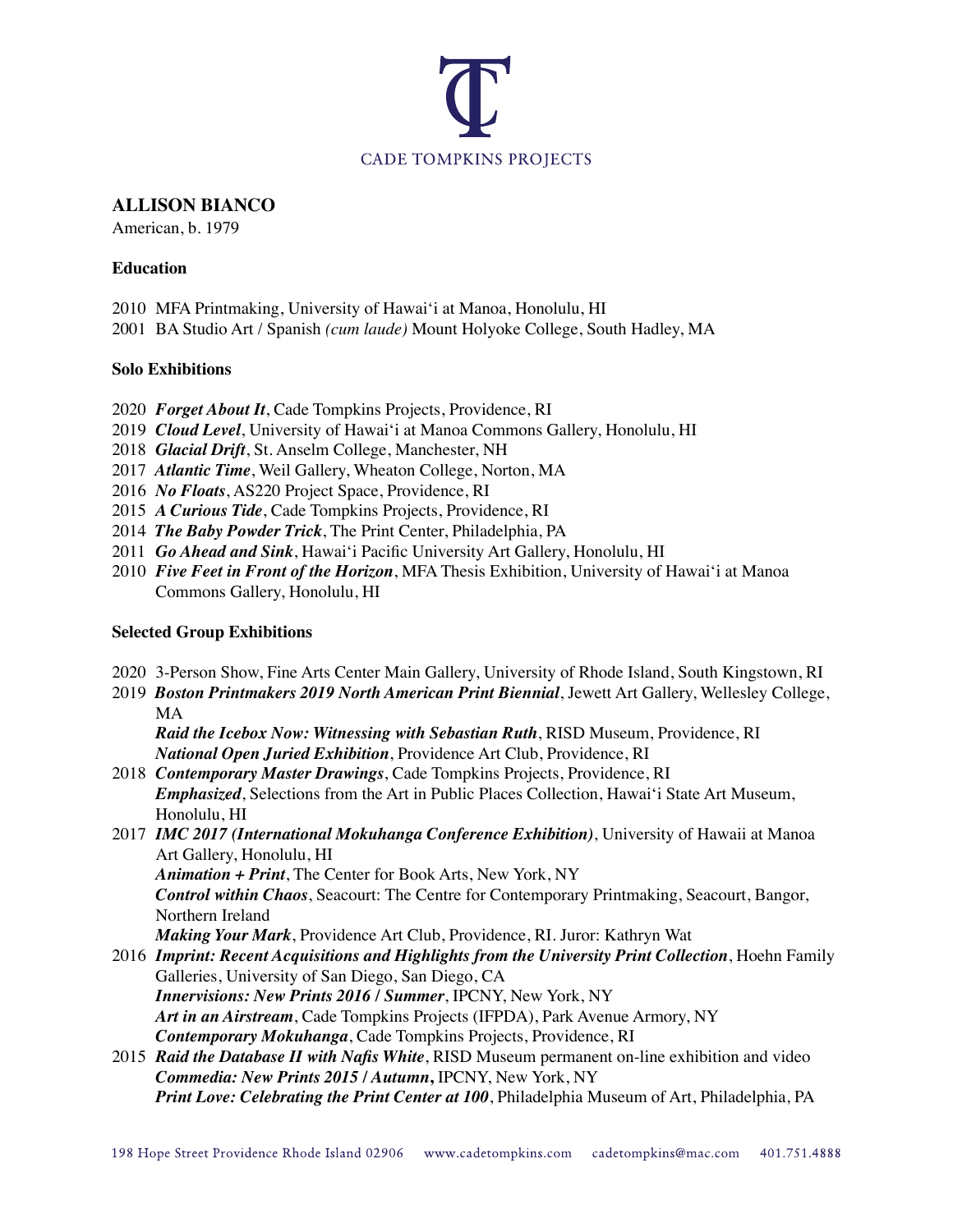

# **Group Exhibitions (continued)**

| Gallery, Queensland College of Art, Griffith University, Brisbane, Australia<br>2014 Stand Out Prints, Highpoint Center for Printmaking, Minneapolis, MN<br>Juror: Susan Tallman, Editor-in-Chief, Art in Print<br>Bridge, Drive-By Projects, Watertown, MA<br>Washington Project for the Arts SELECT 2014, Artisphere, Arlington, VA<br>2013 New Prints 2013 / Autumn, IPCNY, New York, NY<br>Boston Printmakers 2013 North American Print Biennial, 808 Gallery, Boston University,<br>Boston, MA<br>New Prints / New Narratives: Summer 2013, IPCNY, New York, NY |
|----------------------------------------------------------------------------------------------------------------------------------------------------------------------------------------------------------------------------------------------------------------------------------------------------------------------------------------------------------------------------------------------------------------------------------------------------------------------------------------------------------------------------------------------------------------------|
|                                                                                                                                                                                                                                                                                                                                                                                                                                                                                                                                                                      |
|                                                                                                                                                                                                                                                                                                                                                                                                                                                                                                                                                                      |
|                                                                                                                                                                                                                                                                                                                                                                                                                                                                                                                                                                      |
|                                                                                                                                                                                                                                                                                                                                                                                                                                                                                                                                                                      |
|                                                                                                                                                                                                                                                                                                                                                                                                                                                                                                                                                                      |
|                                                                                                                                                                                                                                                                                                                                                                                                                                                                                                                                                                      |
|                                                                                                                                                                                                                                                                                                                                                                                                                                                                                                                                                                      |
|                                                                                                                                                                                                                                                                                                                                                                                                                                                                                                                                                                      |
|                                                                                                                                                                                                                                                                                                                                                                                                                                                                                                                                                                      |
| Locally Made, Museum of Art, RISD, Providence, RI                                                                                                                                                                                                                                                                                                                                                                                                                                                                                                                    |
| Wonder Fair 2nd Annual Print Invitational, Wonder Fair, Lawrence, KS. Juror: Michael Krueger                                                                                                                                                                                                                                                                                                                                                                                                                                                                         |
| Pyramid Atlantic Juried Members' Exhibition, Washington Printmakers, Silver Spring, MD                                                                                                                                                                                                                                                                                                                                                                                                                                                                               |
| RI Art on Loan, Hart Senate Building, Office of Senator Sheldon Whitehouse, Washington, DC                                                                                                                                                                                                                                                                                                                                                                                                                                                                           |
| Interwoven: Art.Craft.Design, Arlington Arts Center, Arlington, VA                                                                                                                                                                                                                                                                                                                                                                                                                                                                                                   |
| 2012 The Printed Peculiarity of Place, T.F. Green Airport, GREEN SPACE Gallery, Warwick, RI                                                                                                                                                                                                                                                                                                                                                                                                                                                                          |
| 14th Annual Fidelity Investments All Media Juried Exhibition: Growth, Providence Art Club,                                                                                                                                                                                                                                                                                                                                                                                                                                                                           |
| Providence, RI. Jurors: Judith Tannenbaum, RISD; Diana Gaston, Fidelity; Steve Zevitas,                                                                                                                                                                                                                                                                                                                                                                                                                                                                              |
| Publisher New American Paintings                                                                                                                                                                                                                                                                                                                                                                                                                                                                                                                                     |
| Storm Tossed, Bristol Art Museum at Imago, Warren, RI                                                                                                                                                                                                                                                                                                                                                                                                                                                                                                                |
| 2011 Ocean States, Salve Regina University Dorrance H. Hamilton Gallery, Newport, RI                                                                                                                                                                                                                                                                                                                                                                                                                                                                                 |
| Accession, Recent Acquisitions from the Art in Public Places Collection, Hawai'i State Art                                                                                                                                                                                                                                                                                                                                                                                                                                                                           |
| Museum, Honolulu, HI                                                                                                                                                                                                                                                                                                                                                                                                                                                                                                                                                 |
| We Talk to Architecture, Architecture Talks Back, Knight Campus Art Gallery, Warwick, RI CCRI                                                                                                                                                                                                                                                                                                                                                                                                                                                                        |
| Faculty and Staff Exhibition, Knight Campus Art Gallery, Warwick, RI                                                                                                                                                                                                                                                                                                                                                                                                                                                                                                 |
| 2009 Artists of Hawai'i 2009, Honolulu Academy of Arts, Honolulu, HI;                                                                                                                                                                                                                                                                                                                                                                                                                                                                                                |
| Juror: Laura Hoptman, Senior Curator, The New Museum of Contemporary Art, NY                                                                                                                                                                                                                                                                                                                                                                                                                                                                                         |
| Honolulu Printmakers 81s Annual Printmakers Exhibition, Academy Art Center, Honolulu, HI                                                                                                                                                                                                                                                                                                                                                                                                                                                                             |
| Juror: Michael Krueger, assistant professor, University of Kansas                                                                                                                                                                                                                                                                                                                                                                                                                                                                                                    |
| Romanesque to Retro: art@town series IV, Town, Honolulu, HI                                                                                                                                                                                                                                                                                                                                                                                                                                                                                                          |
| curator: Natalie Aczon, Honolulu Academy of Art Associate Director of Public Relations                                                                                                                                                                                                                                                                                                                                                                                                                                                                               |
| Deck yer Walls, Louis Pohl Gallery, Chinatown, Honolulu, HI                                                                                                                                                                                                                                                                                                                                                                                                                                                                                                          |
| <b>ComPRESS</b> , The ARTS at Mark's Garage, Chinatown, Honolulu, HI                                                                                                                                                                                                                                                                                                                                                                                                                                                                                                 |
| 31 Graduate Student Exhibition, University of Hawai'i Art Gallery, Honolulu, HI Art Upstairs:                                                                                                                                                                                                                                                                                                                                                                                                                                                                        |
| <i>Emerging Hawai'i Artists</i> , Academy Art Center, Honolulu, HI                                                                                                                                                                                                                                                                                                                                                                                                                                                                                                   |
| 2008 Honolulu Printmakers 80th Annual Printmakers Exhibition, Academy Art Center, Honolulu, HI                                                                                                                                                                                                                                                                                                                                                                                                                                                                       |
| Juror: Laura Berman, assistant professor, Kansas City Art Institute                                                                                                                                                                                                                                                                                                                                                                                                                                                                                                  |
| Tinfish Press, 18.5 The Book, University of Hawai'i at Manoa Commons Gallery, Honolulu, HI                                                                                                                                                                                                                                                                                                                                                                                                                                                                           |
| Still Impressed! Wanganui Community Arts Centre, Wanganui, New Zealand                                                                                                                                                                                                                                                                                                                                                                                                                                                                                               |
| 2001 Independent Study, First Street Gallery, New York, NY                                                                                                                                                                                                                                                                                                                                                                                                                                                                                                           |
| Five College Exhibition, Open Square Gallery, Springfield, MA<br>2000 Ripe Fruit, Nagoya University of the Arts, Nagoya, Japan                                                                                                                                                                                                                                                                                                                                                                                                                                       |
|                                                                                                                                                                                                                                                                                                                                                                                                                                                                                                                                                                      |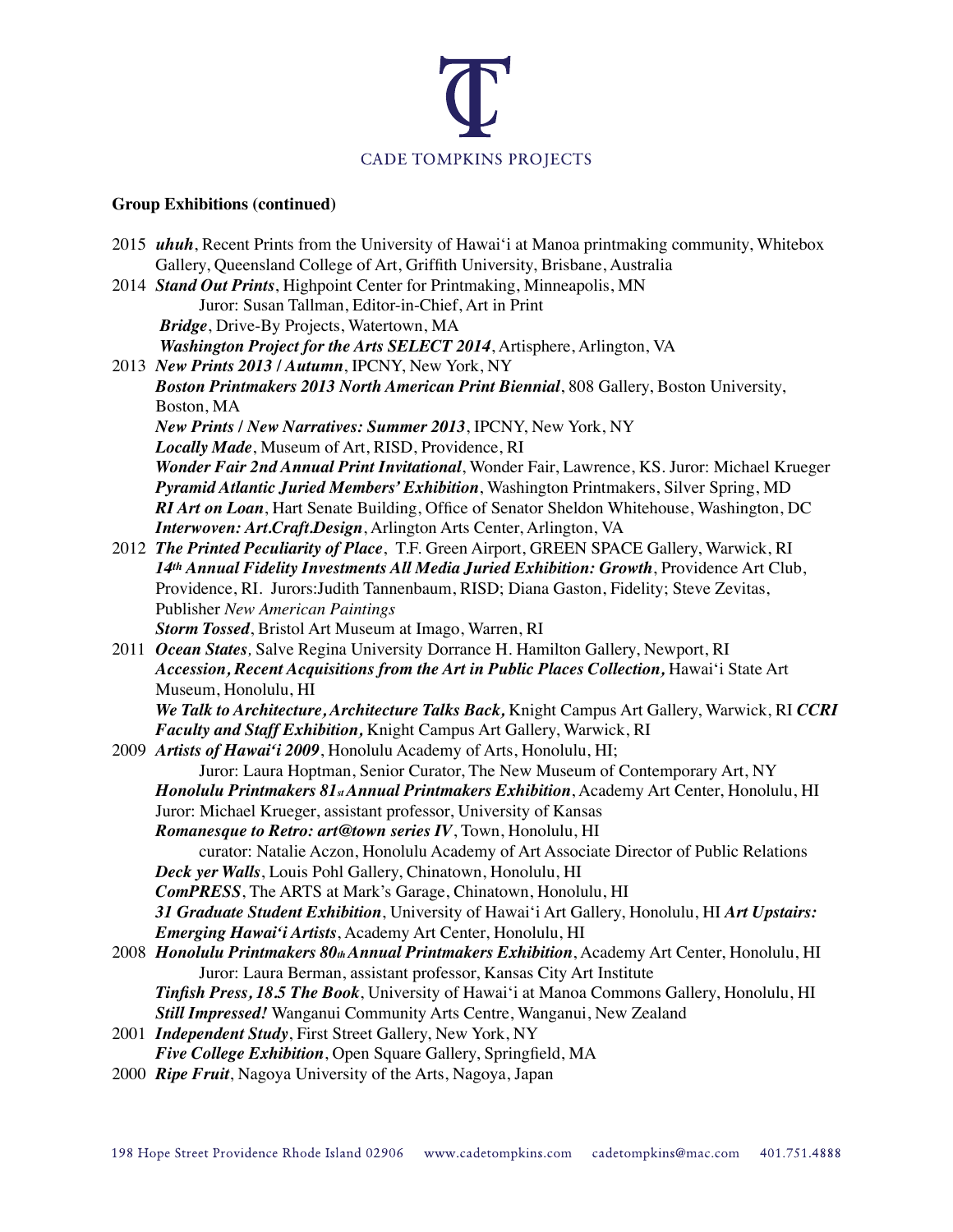

### **Grants, Awards and Residencies**

| 2020 Public Art Commission for PS671K Brooklyn, New York School Construction Authority Public     |
|---------------------------------------------------------------------------------------------------|
| Art for Public Schools Program, Department of Cultural Affairs Percent for Art, NY                |
| MacColl Johnson Fellowship Semi-Finalist Award, Rhode Island Foundation, Providence, RI           |
| 2019 Rhode Island State Council on the Arts (RISCA) Project Grant for Rhode Island's Biggest      |
| Printing Press, Providence, RI                                                                    |
| Center for Contemporary Printmaking Micro-Residency Award, awarded by Shelley Langdale at         |
| Boston Printmakers 2019 North American Biennial                                                   |
| 2017 New York City Percent for Art Project Finalist, Department of Cultural Affairs, New York, NY |
| 2015 Visual Arts Sea Grant, The University of Rhode Island, South Kingstown, RI                   |
| Philadelphia Museum of Art Purchase Award, The Print Center, Philadelphia, PA                     |
| Honorary Council Award of Excellence, The Print Center, Philadelphia, PA                          |
| AS220 Print Competition Award - RISD Purchase Prize, Providence, RI                               |
| 2014 Solo Award, The Print Center 88th Annual International Competition, Philadelphia, PA         |
| 2013 Juror's Award, Pyramid Atlantic Juried Members' Exhibition, Silver Spring, MD                |
| AS220 Print Competition Award Finalist, Providence, RI                                            |
| 2012 Artist-in-Residence, Pyramid Atlantic Art Center, Silver Spring, MD                          |
| 2010 John Young Scholarship in the Arts, University of Hawai'i at Manoa                           |
| Graduate Teaching Fellowship, Screen printing, University of Hawai'i at Manoa                     |
| 2009 Orvis Artist-in-Residence Grant, Honolulu Academy of Arts                                    |
| Hawai'i State Foundation on Culture and the Arts Recognition Award, 81st Annual Honolulu          |
| <b>Printmakers Exhibition</b>                                                                     |
| HonBlue Purchase Award, 81st Annual Honolulu Printmakers Exhibition                               |
| Honolulu Printmakers Scholarship, Academy Art Center, Honolulu, HI                                |
| 2008 Gulab and Indru Watumull Grant for Museum Studies in the Arts University of Hawai'i at       |
| Manoa                                                                                             |
| 2007-2009 Skinner Fellowship Award for Graduate Study, Mount Holyoke College                      |
| Graduate Division Achievement Scholarship, University of Hawai'i at Manoa                         |

## **Collections**

*Museum of Fine Arts, Boston*, Boston, MA *Philadelphia Museum of Art*, Philadelphia, PA *The New York Public Library*, New York, NY *University Print Collection*, University of San Diego, San Diego, CA *RISD Museum*, Providence, RI *Yale University Art Gallery*, New Haven, CT *Hawai'i State Foundation on Culture and the Arts*, Art in Public Places Collection, Honolulu, HI *Honolulu Academy of Arts*, Honolulu, HI *Pyramid Atlantic Art Center*, Hyattsville, MD